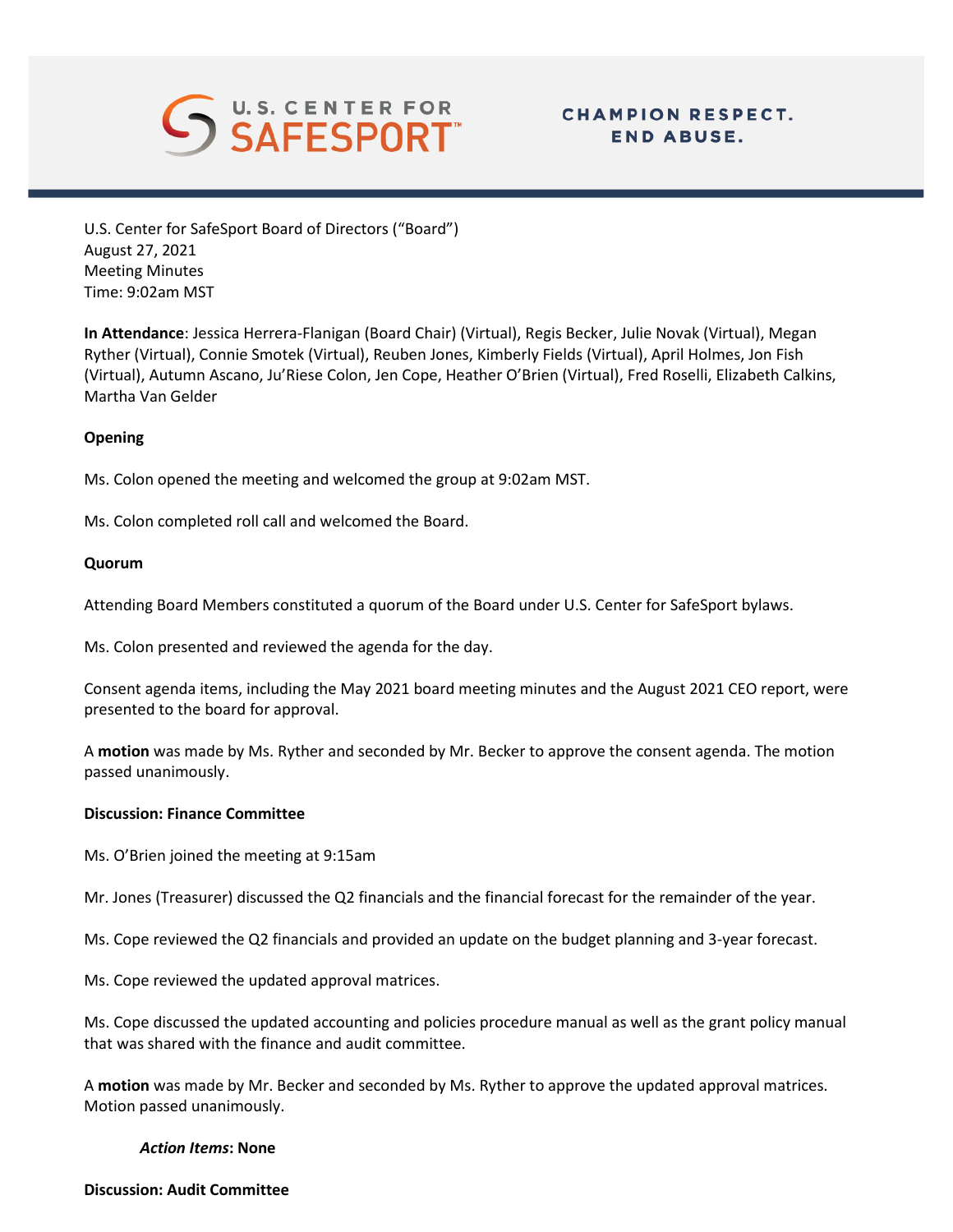

# **CHAMPION RESPECT. END ABUSE.**

Mr. Fish (Audit Committee Chair) joined the meeting at 9:35am MT.

Mr. Fish gave a high-level overview of the Q2 financials, statement of financial position and the Form 990 tax return.

A **motion** was made by Mr. Jones and seconded by Mr. Becker to approve the Form 990 tax return. Motion passed unanimously.

Mr. Fish reviewed the single audit corrective action, the updated cash management policy and enterprise risk management.

#### *Action Items***:** *none*

Mr. Fish left the meeting at 10:04am MT.

Ms. Van Gelder joined at 10:20am MT.

## **Discussion: Board Governance and Engagement**

Ms. Novak (Nominating and Governance Committee chair) gave a high-level overview of the revised Board purpose statement and recruiting efforts to identify additional committee members.

A **motion** was made by Ms. Novak and seconded by Mr. Becker to approve the Board purpose statement. Motion passed unanimously.

Ms. Novak reviewed the Executive Committee charter and next steps.

Ms. Novak shared the Nominating and Governance Committee recommendations for the officer nomination process and discussed the tenure of current and future members.

Ms. Novak gave a high-level overview of the Board performance assessment results.

*Action items***:** *The Nominating & Governance Committee will formally propose an Executive Committee charter and recommendations for board officer positions (including the newly-created Vice Chair position) to the full Board in December.*

*Action Items***:** *Nominating and Governance Committee will follow-up with more information on board member peer and self-reviews, as well as a board gap assessment, before formalizing plans to expand the board composition. The group will discuss further draft at the next board meeting.*

#### **Discussion: Games Update**

Ms. Colon discussed the Center's work to prepare for the Tokyo Olympic Games – including a 24/7 Response and Resolution coverage plan and the Center's media response and training resources.

Ms. Colon gave a high-level review of the legislative landscape, including updates on informational meetings with Congressional leaders and federal funding.